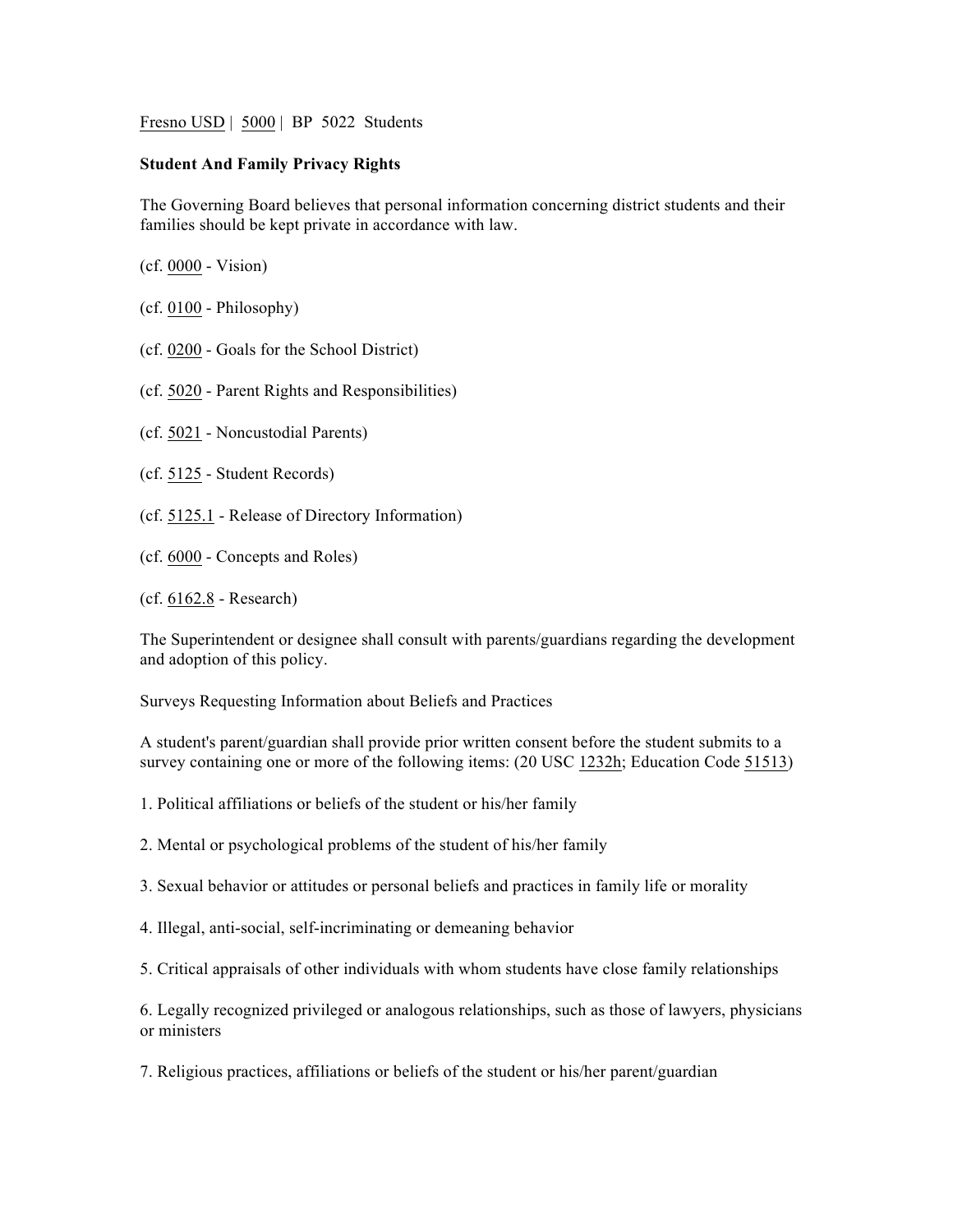8. Income, except to the extent that income is required to be disclosed by law for participation in a program or for receiving financial assistance under such a program

If a student participates in a survey regarding information about beliefs and practices as identified above, school officials and staff members shall not request or disclose the student's identity.

Notwithstanding the above requirements, the district may administer to students in grades 7-12, anonymous, voluntary, and confidential research and evaluation tools to measure student health risks and behaviors, including tests and surveys about the student's attitudes or practices related to sex as long as parents/guardians are provided written notice and given an opportunity to request that their child not participate. (Education Code 51938)

Collection of Personal Information for Marketing Purposes

The Board prohibits district staff from administering or distributing to students survey instruments that are designed for the purpose of collecting personal information for marketing or for selling that information.

Legal Reference:

EDUCATION CODE

49450-49457 Physical examinations

49602 Confidentiality of pupil information

51101 Parents Rights Act of 2002

51513 Personal beliefs

51938 Sexual Health And HIV/AIDS Prevention Education Act; notice and parental excuse

UNITED STATES CODE, TITLE 20

1232g Family Educational Rights and Privacy Act

1232h Protection of pupil rights

Management Resources:

WEB SITES

CSBA: http://www.csba.org

CDE: http://www.cde.ca.gov

USDOE, Family Policy Compliance Office: http://www.ed.gov/offices/OM/fpco/

Policy FRESNO UNIFIED SCHOOL DISTRICT